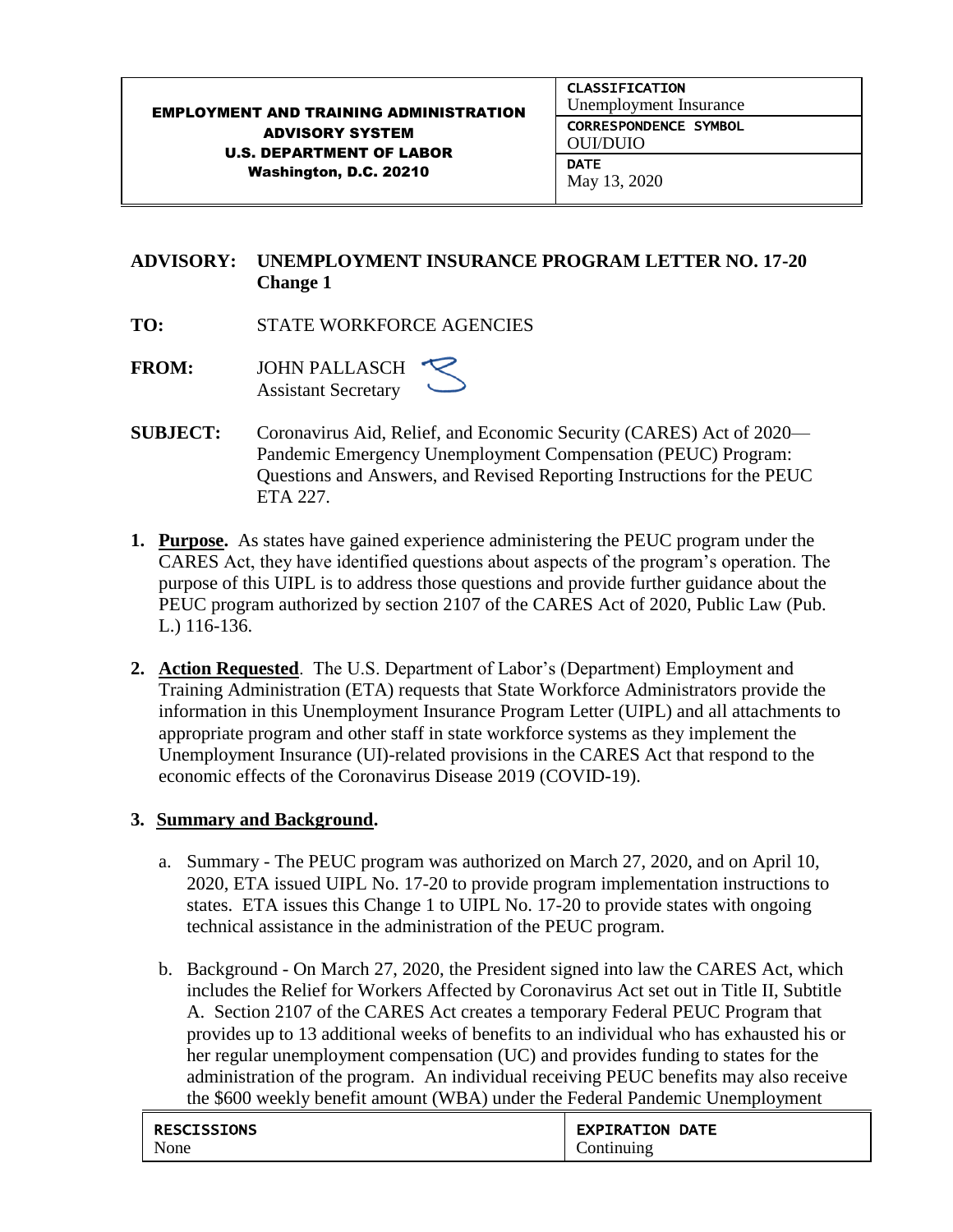Compensation (FPUC) program for weeks of unemployment beginning after the state signs the FPUC agreement and ending before July 31, 2020.

The PEUC program provisions operate in tandem with the fundamental eligibility requirements of the Federal-state UI program, which remain in place. These requirements include that an individual is only entitled to benefits if the individual is no longer working through no fault of the individual and that the individual must be able and available to work. The PEUC program also includes specific work search requirements and requires states to provide flexibility with respect to those work search requirements in cases where an individual is unable to search for work because of COVID-19, including because of illness, quarantine, or movement restriction. Also available are the flexibilities discussed in UIPL Nos. 10-20 and 13-20. States must ensure that PEUC is only paid to an individual in accordance with the statutory provisions and ETA's guidance.

#### **4. Guidance**.

- a. Questions and Answers. The Department hosted a webinar with states on April 14, 2020, to discuss UIPL No. 17-20 and key provisions of the PEUC program. A recording is available under the "Events" section on the Unemployment Insurance Community of Practice on WorkforceGPS [\(https://ui.workforcegps.org/\)](https://ui.workforcegps.org/). Attachment I contains answers to certain questions received during the webinar and through the Department's designated e-mail on all COVID-19 related inquiries [\(covid-19@dol.gov\)](mailto:covid-19@dol.gov).
- b. Revised Reporting Instructions for the PEUC ETA 227 Report. The Department provided reporting instructions for the PEUC program, ETA 227 Overpayment Detection and Recovery Activities report, in UIPL No. 17-20. The following guidance replaces the information in UIPL No. 17-20, Attachment I, Section G, 2.c. (at p. I-14):

Data Items to be Reported - ETA 227.

- Report Section A, Overpayments Established Causes, lines 101 through 113 for columns 2 through 5, excluding columns 20 and 21.
- Report all of Section B, Overpayments Established Methods of Detection, lines 201 through 210 for columns 6 through 10.
- Report all of Section C, Recovery/Reconciliation, lines 301 through 314, and 321 for columns 11 through 14, excluding columns 22 and 23.
- Report all of Section D, Criminal/Civil Actions, lines 401 through 408 for columns 15 through 17 excluding column 24.
- Report all of Section E, Aging of Benefit Overpayment Accounts, lines 501 through 507 for columns 18 and 19, excluding column 25.

Additionally, states should continue to report PEUC overpayment information on the PEUC ETA 227 report until there is no longer any overpayment activity.

**5. Inquiries**. States should direct inquiries to the email account [covid-19@dol.gov](mailto:covid-19@dol.gov) and copy the appropriate Regional Office.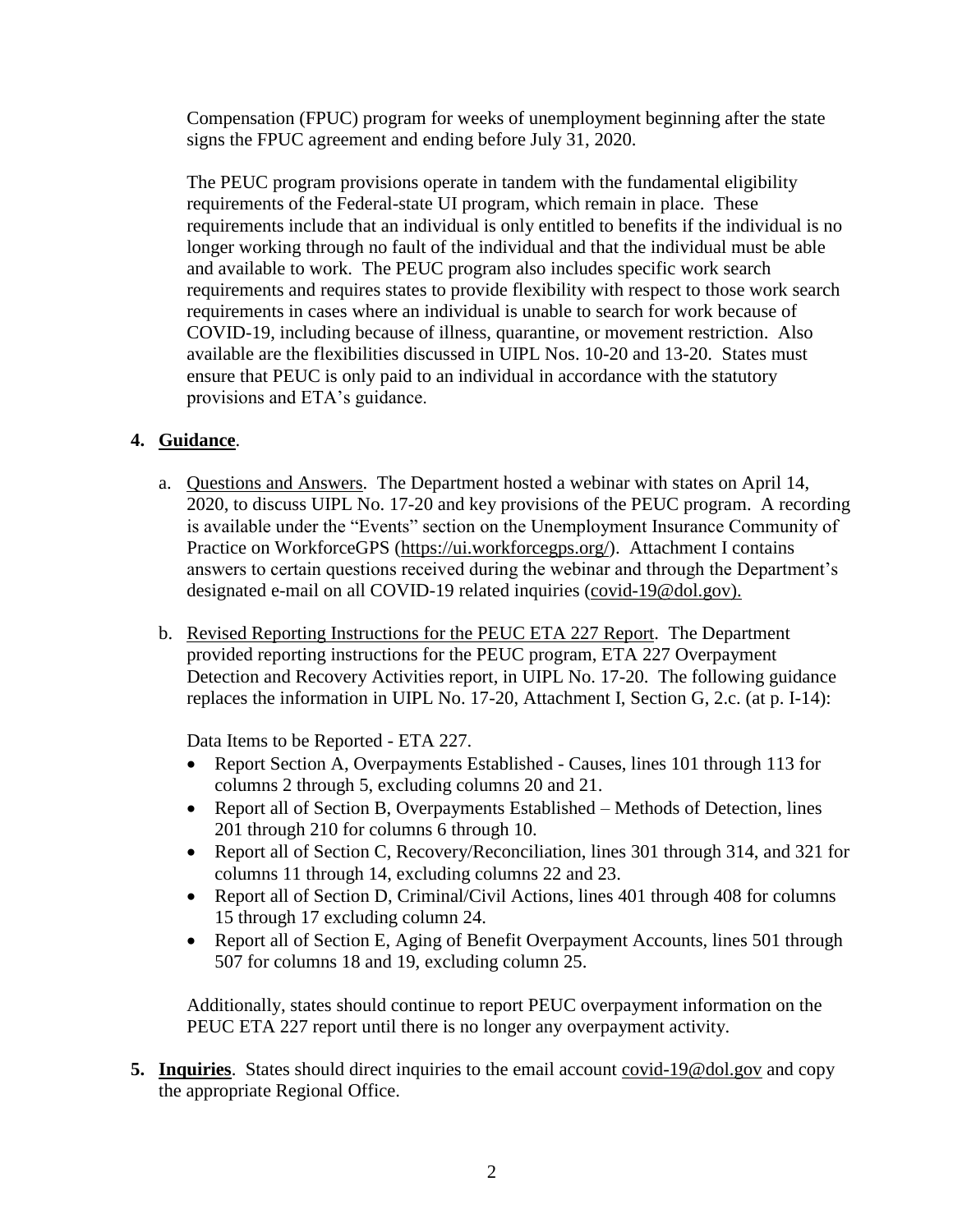# **6. References**.

- Coronavirus Aid, Relief, and Economic Security (CARES) Act, 2020, Pub. L. 116-136, including Title II Subtitle A Relief for Workers Affected by Coronavirus Act;
- Section 4102, Families First Coronavirus Response Act, Pub. L. 116-127, Division D, Emergency Unemployment Insurance Stabilization and Access Act of 2020 (EUISSA), Pub. L. 116-127;
- Section 303 of the Social Security Act (SSA), codified at 42 U.S.C. §503;
- Section 3304 of the Federal Unemployment Tax Act (FUTA), codified at 26 U.S.C. §3304 ;
- Federal-State Extended Unemployment Compensation Act of 1970, 26 U.S.C. §3304 note;
- 18 U.S.C. §1001;
- 20 C.F.R. Part 615;
- UIPL No. 17-95, Change 1, *Priority of Withholding from Unemployment Compensation (UC),* issued on September 28, 1995, http://www.ows.doleta.gov/dmstree/uipl/uipl95/uipl\_1795c1.htm;
- UIPL No. 11-11, *The Claims Resolution Act of 2010 (P.L. 111-291) and the Tax Relief, Unemployment Insurance Reauthorization, and Job Creation Act of 2010 (P.L.111-312) – Provisions Affecting the Federal-State Unemployment Compensation Program*, issued on March 8, 2011, [https://wdr.doleta.gov/directives/corr\\_doc.cfm?DOCN=2996;](https://wdr.doleta.gov/directives/corr_doc.cfm?DOCN=2996)
- UIPL No. 12-14, *Required Use of the Treasury Offset Program to Collect Covered Unemployment Compensation Debt*, issued May 20, 2014, [https://wdr.doleta.gov/directives/corr\\_doc.cfm?DOCN=9344;](https://wdr.doleta.gov/directives/corr_doc.cfm?DOCN=9344)
- UIPL No. 02-19, *Recovery of Certain Unemployment Compensation Debts under the Treasury Offset Program*, issued December 12, 2018, [https://wdr.doleta.gov/directives/corr\\_doc.cfm?DOCN=8457;](https://wdr.doleta.gov/directives/corr_doc.cfm?DOCN=8457)
- UIPL No. 15-20, *Coronavirus Aid, Relief, and Economic Security (CARES) Act of 2020 – Federal Pandemic Unemployment Compensation (FPUC) Program Operating, Financial, and Reporting Instructions*, issued April 14, 2020, [https://wdr.doleta.gov/directives/corr\\_doc.cfm?DOCN=9297;](https://wdr.doleta.gov/directives/corr_doc.cfm?DOCN=9297)
- UIPL No. 17-20, *Coronavirus Aid, Relief, and Economic Security (CARES) Act of 2020 – Pandemic Emergency Unemployment Compensation (PEUC) Program Operating, Financial, and Reporting Instructions*, issued April 10, 2020, [https://wdr.doleta.gov/directives/corr\\_doc.cfm?DOCN=8452;](https://wdr.doleta.gov/directives/corr_doc.cfm?DOCN=8452)
- UIPL No. 16-20, *Coronavirus Aid, Relief, and Economic Security (CARES) Act of 2020 – Pandemic Unemployment Assistance (PUA) Program Operating, Financial, and Reporting Instructions*, issued April 05, 2020, [https://wdr.doleta.gov/directives/corr\\_doc.cfm?DOCN=4628;](https://wdr.doleta.gov/directives/corr_doc.cfm?DOCN=4628)
- UIPL No. 16-20, Change 1, *Coronavirus Aid, Relief, and Economic Security (CARES) Act of 2020 – Pandemic Unemployment Assistance (PUA) Program Reporting Instructions and Questions and Answers*, issued April 27, 2020, [https://wdr.doleta.gov/directives/corr\\_doc.cfm?DOCN=5899;](https://wdr.doleta.gov/directives/corr_doc.cfm?DOCN=5899)
- UIPL No. 14-20, *Coronavirus Aid, Relief, and Economic Security (CARES) Act of 2020 – Summary of Key Unemployment Insurance (UI) Provisions and Temporary Emergency State Staffing Flexibility*, issued April 2, 2020, [https://wdr.doleta.gov/directives/corr\\_doc.cfm?DOCN=3390;](https://wdr.doleta.gov/directives/corr_doc.cfm?DOCN=3390)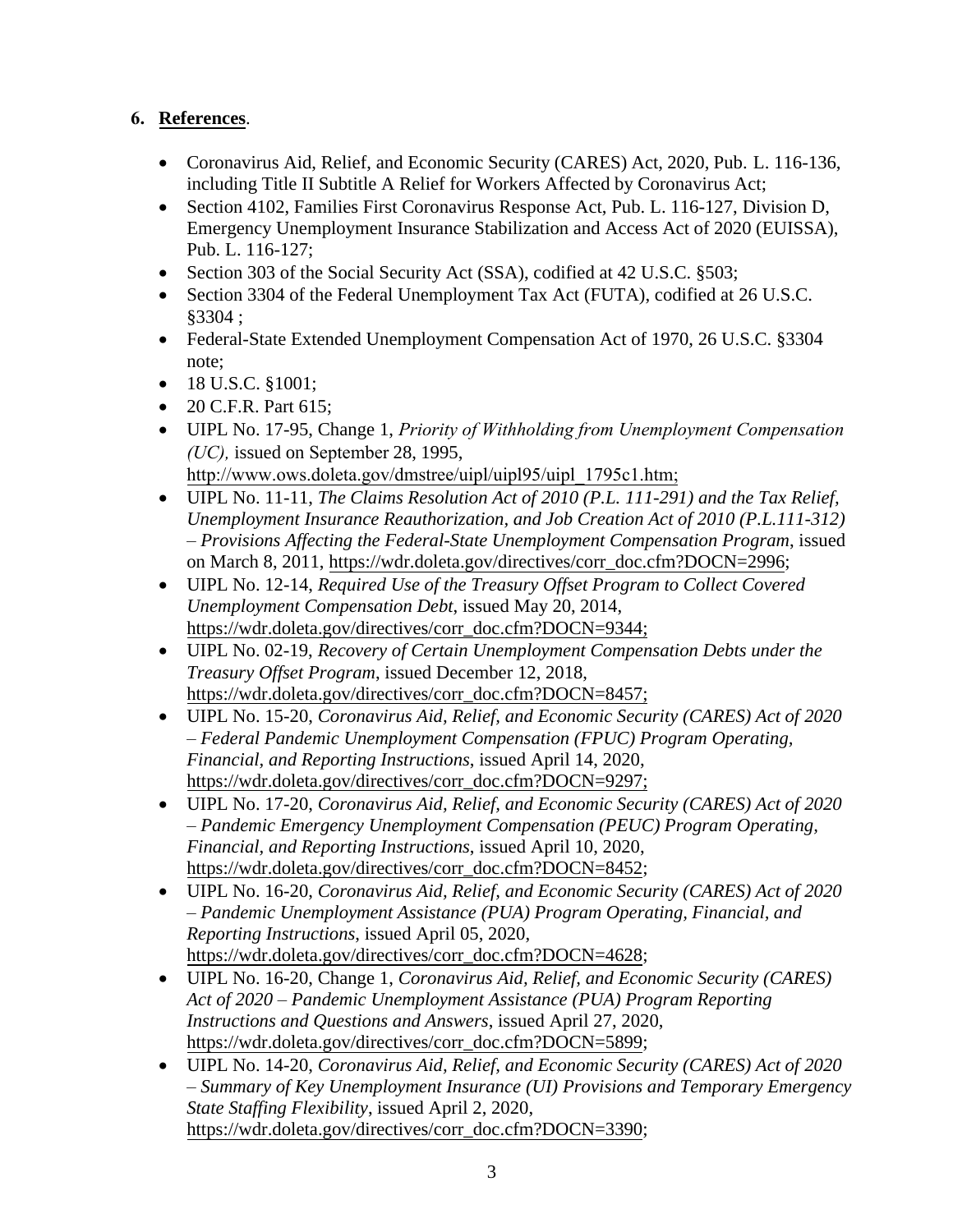- UIPL No. 13-20, *Families First Coronavirus Response Act, Division D Emergency Unemployment Insurance Stabilization and Access Act of 2020*, issued March 22, 2020, [https://wdr.doleta.gov/directives/corr\\_doc.cfm?DOCN=8634;](https://wdr.doleta.gov/directives/corr_doc.cfm?DOCN=8634) and
- UIPL No. 10-20, *Unemployment Compensation (UC) for Individuals Affected by the Coronavirus Disease 2019 (COVID-19)*, issued March 12, 2020, [https://wdr.doleta.gov/directives/corr\\_doc.cfm?DOCN=8893.](https://wdr.doleta.gov/directives/corr_doc.cfm?DOCN=8893)

### **7. Attachment(s)**.

Attachment I - Pandemic Emergency Unemployment Compensation (PEUC): Questions and Answers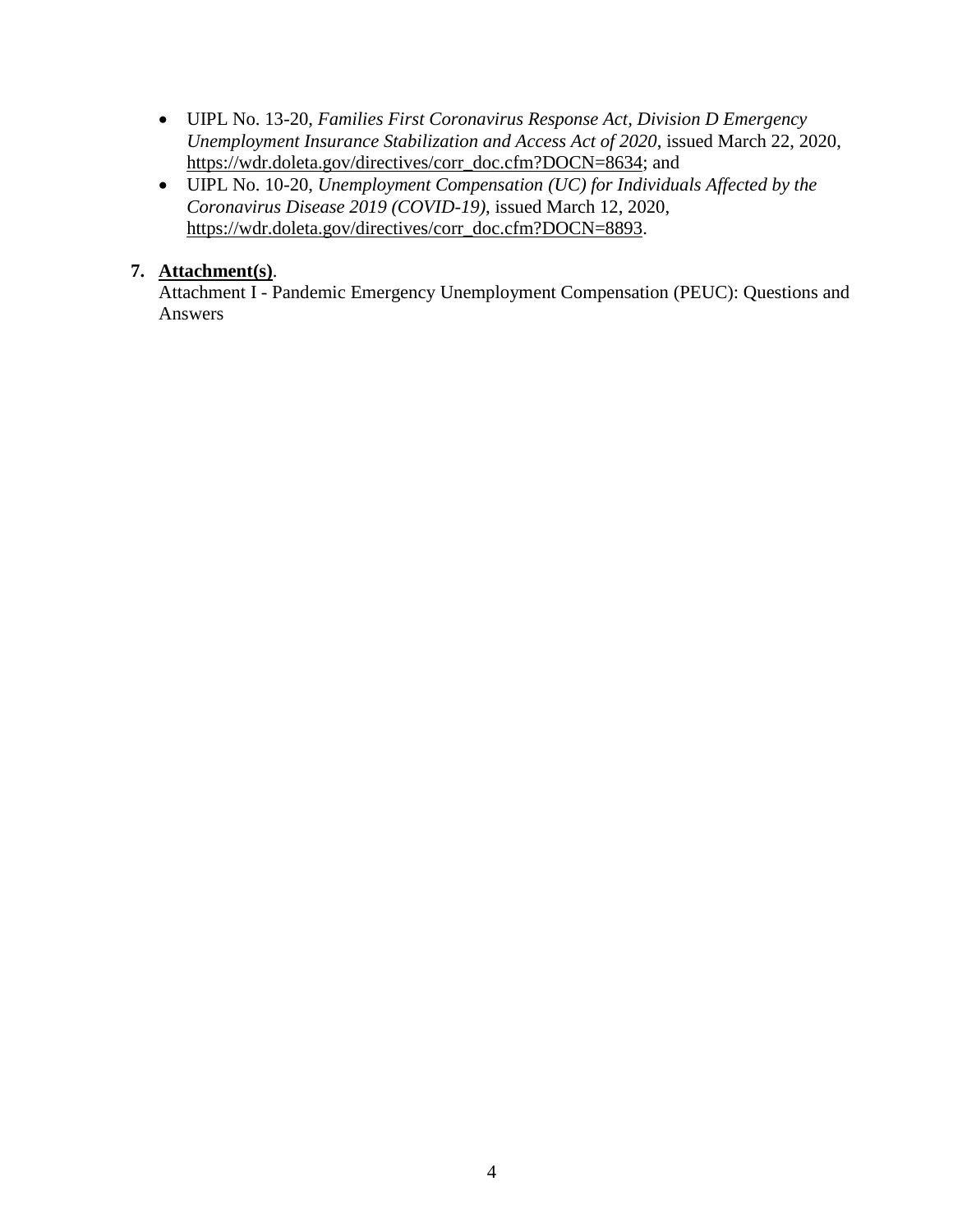# Attachment I to UIPL No. 17-20, Change 1

# Pandemic Emergency Unemployment Compensation (PEUC) Questions and Answers

# Table of Contents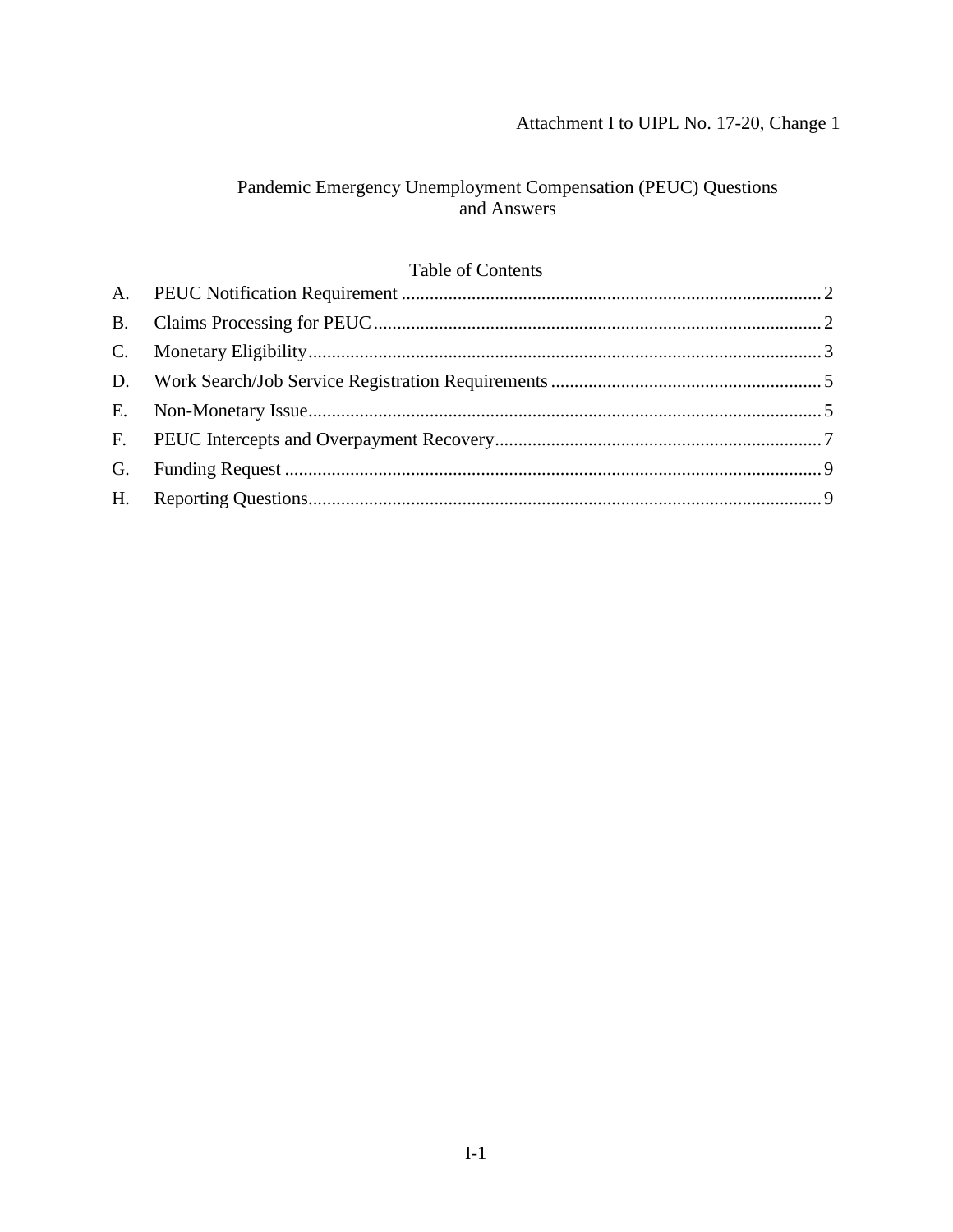### <span id="page-5-0"></span>**A. PEUC Notification Requirement**

1. Question: Page 3 of UIPL No. 17-20 provides that one way for an individual to be deemed to have exhausted benefits for purposes of qualifying for PEUC is that "the individual's right to such regular UC has been terminated by reason of the expiration of the benefit year with respect to which such rights existed (excluding any benefit year that ended before July 1, 2019)." What does this mean for purposes of the state notification?

Answer: This means that an individual may establish eligibility for PEUC based on a regular unemployment compensation (UC) claim that expired with a benefit year end (BYE) date on or after July 1, 2019. In most states, where a BYE ends on Saturday, the practical effect is that the state must notify any individual of the potential eligibility for PEUC whose benefit year expired on or after July 6, 2019, through the end date of the PEUC program.

2. Question: Is it sufficient notice for the state to post a banner on its state website announcing PEUC availability or must the state notify each potentially eligible individual?

Answer: The state agency is required to individually notify each potentially eligible individual. Posting information on the state website is insufficient for individual notice, though it is a good practice to supplement customer service and public awareness.

3. Question: Is there model language for notification of PEUC?

Answer: States should consider using the following language in its notification:

"The Coronavirus Aid, Relief, and Economic Security (CARES) Act of 2020 creates a new temporary federal program called Pandemic Emergency Unemployment Compensation (PEUC). PEUC provides up to 13 additional weeks of benefits to an individual who has exhausted all rights to any regular unemployment compensation and who meets other eligibility requirements of the CARES Act. You may be eligible for these federal benefits. If you wish to file a claim for PEUC, you may do so by [include the state's claim filing information and instructions]."

#### <span id="page-5-1"></span>**B. Claims Processing for PEUC**

1. Question: If an individual is in continued claim status for a regular UC claim when the exhaustion of benefits occur, may the UC claim be automatically switched to a PEUC claim without a PEUC initial claim?

Answer: No. An individual must file an application for PEUC benefits.

2. Question: Is an individual potentially eligible for PEUC if the individual filed a new claim and established a benefit year that ended on or after July 1, 2019, but received no payments before the benefit year ended (for example, the individual filed the UC claim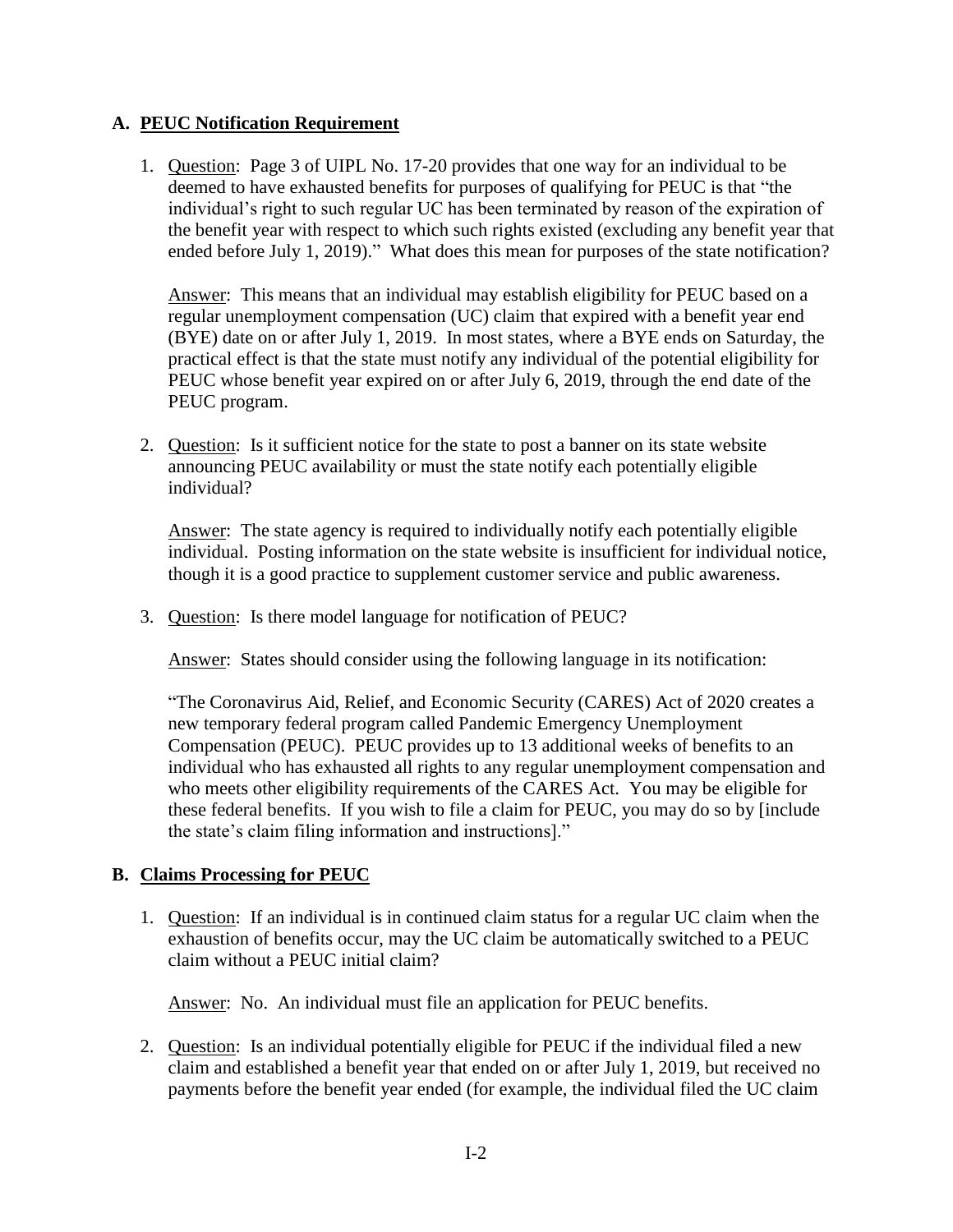but immediately went back to work and did not collect any UC benefits on the benefit year before the claim expired)?

Answer: Yes. The individual is considered an exhaustee because the individual's right to such regular UC has been terminated by reason of the expiration of the benefit year, provided that the individual is not eligible for UC in any other state or in Canada.

3. Question: Does the state have to re-verify an alien's work authorization when considering the PEUC claim?

Answer: Yes, unless the state has information obtained from the verification made in connection with the regular UC claim that the alien's work authorization remains in effect. No additional verification is required until the expiration date of the individual's qualified alien status is reached.

4. Question: Is there a waiting week provision for PEUC?

Answer: No. There is no waiting period requirement for PEUC.

5. Question: If an individual files a new UC claim and is found monetarily ineligible (*e.g.*, no wages or insufficient wages) for benefits, does the state need to check for any earlier/prior benefit year(s) to determine if the individual may qualify for PEUC?

Answer: Yes. To determine if the individual is an exhaustee who qualifies for PEUC, the state must assess if the individual has any prior benefit year(s) that ended on or after July 1, 2019.

6. Question: May an individual choose the benefit year under which a PEUC claim will be filed? Because of the lengthy reach back for determining whether an individual is an exhaustee, it is possible for the individual to have two different benefit years that ended on or after July 1, 2019. It is also possible for an individual to have one benefit year that ended on or after July 1, 2019 and another benefit year that has not ended, but all UC benefits have been exhausted?

Answer: No. The applicable benefit year is the most recent benefit year.

# <span id="page-6-0"></span>**C. Monetary Eligibility**

1. Question: If state law requires a request for redetermination of a monetary determination before an individual can appeal a denial of benefits based upon monetary eligibility decision, would state law apply or would the individual be allowed to file an appeal of a PEUC monetary determination without the individual having to request a redetermination first?

Answer: Section 2107 of the CARES Act provides that the provisions of state law will apply regarding PEUC claim determinations and appeals. If state law requires a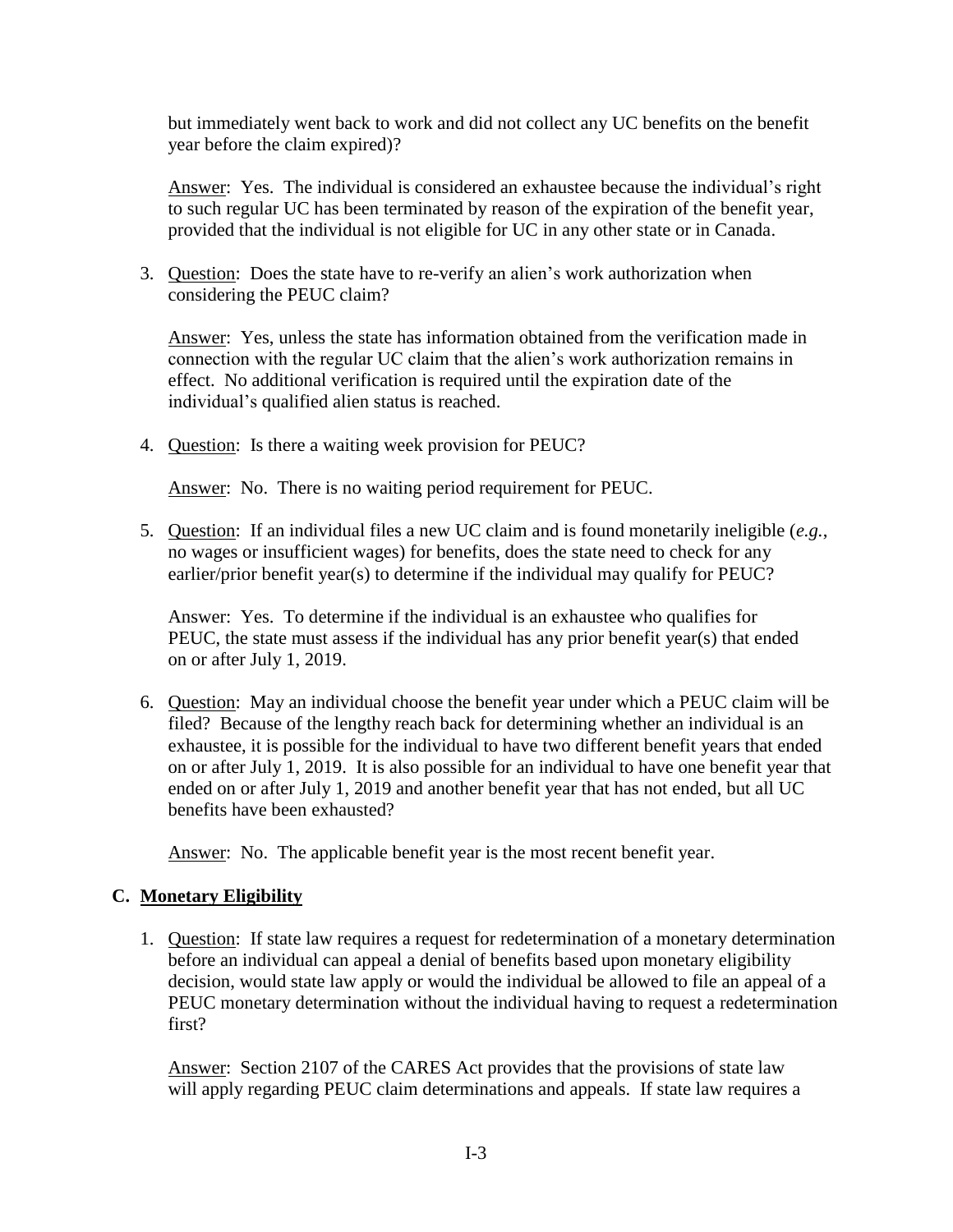redetermination before an appeal is filed, then the state would apply that provision to the PEUC monetary determination as well.

2. Question: Can an individual receive more than 13 weeks of PEUC?

Answer: It depends. The Maximum Benefit Amount (MBA) is calculated as 13 times the weekly benefit amount that was payable to an individual in his or her benefit year. If an individual were to receive the full PEUC WBA each week, the number of weeks paid would equal 13. However, if an individual has earnings that reduce the WBA payable in a week, then the individual would receive less than the full WBA for that week and therefore could end up receiving more than 13 weeks of PEUC.

3. Question: Will an individual receive the additional FPUC payment for all of the PEUC weeks paid, even if the PEUC payments go beyond the FPUC expiration date?

Answer: No, the additional \$600 per week from FPUC cannot be paid past the FPUC expiration date. Refer to UIPL No. 15-20 for additional guidance on the FPUC program. In states where the week of unemployment ends on a Saturday, the last week that FPUC may be paid is the week ending July 25, 2020. For states where the week of unemployment ends on a Sunday, the last week that FPUC is payable is the week ending July 26, 2020.

4. Question: If the individual becomes eligible for a regular UC claim while collecting PEUC, does the individual get to choose between the two programs?

Answer: No. An individual can only receive PEUC if the individual has no rights and has exhausted all rights to regular UC. If the individual is eligible for regular UC, the individual cannot receive PEUC, even if the WBA on the new UC claim is less than the individual was receiving on the PEUC claim.

5. Question: May an individual have more than one PEUC claim?

Answer: Yes. An individual may establish a claim for PEUC, qualify for a new UC benefit year, exhaust that benefit year, and subsequently qualify for a second PEUC claim based on the new (most recent) benefit year.

6. Question: How does it affect eligibility for PEUC when an individual files a second regular UC claim and does not meet the requalification requirement?

Answer: An individual who has received regular UC during one benefit year must have gone back to work since the beginning of such year in order to qualify for a subsequent and second regular UC claim. This is known as the requalification requirement under Section 3304(a)(7) of the Federal Unemployment Tax Act (FUTA) and prevents individuals from "double dipping" without intervening employment. Where an individual is unable to satisfy the requalification requirement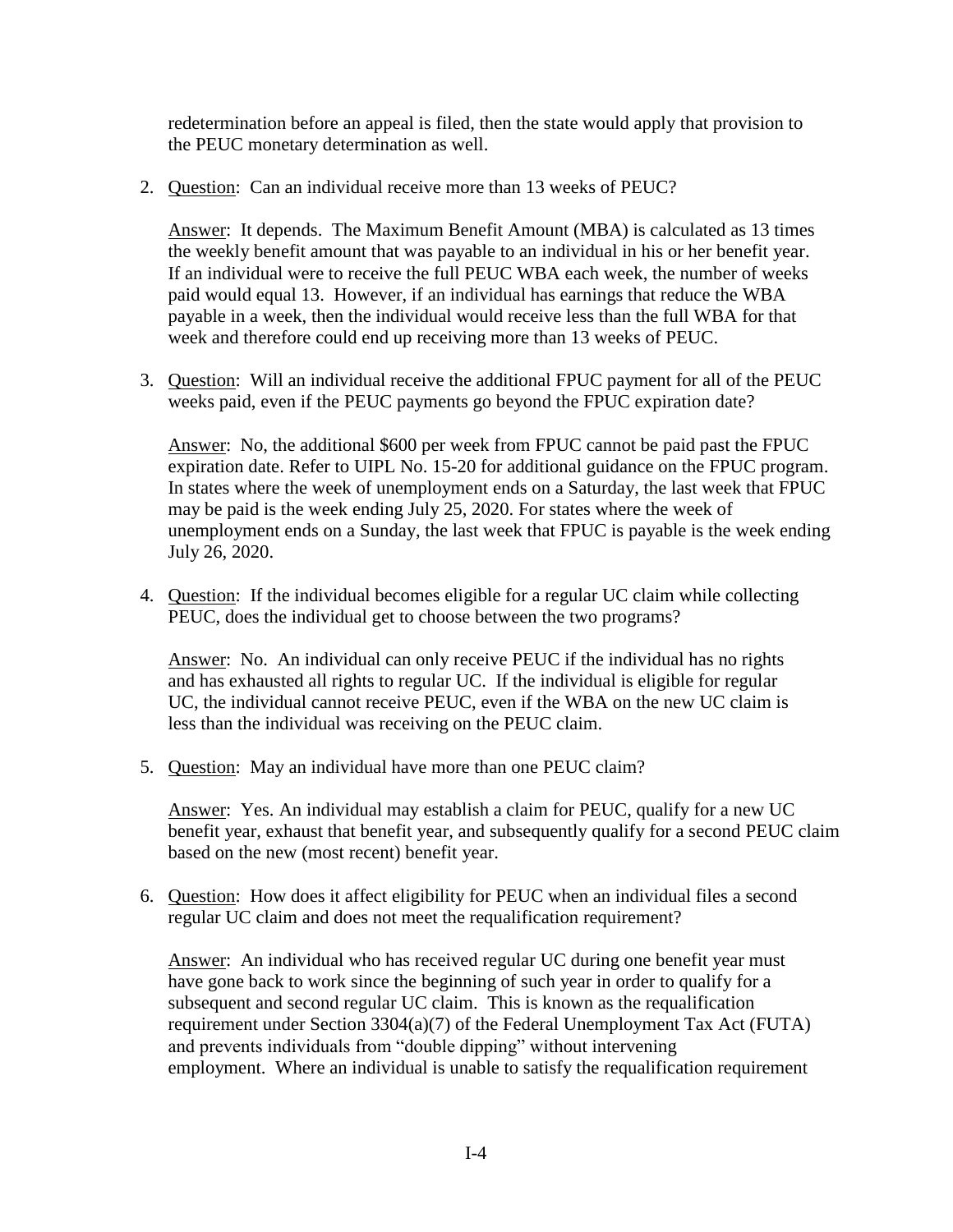for a subsequent and second regular UC claim, an individual is considered an exhaustee and may be eligible for PEUC.

# <span id="page-8-0"></span>**D. Work Search/Job Service Registration Requirements**

- 1. Question: Does an individual have to meet the same work search requirements on the PEUC claim as he or she did on the regular UC claim (for example, register for work with the state, make a certain number of job contacts per week, *etc.*)? Answer: Yes, the CARES Act contains the actively seeking work requirement for PEUC. For purposes of PEUC, actively seeking work means that an individual:
	- a) is registered with employment services as required under state provisions;
	- b) is engaged in an active search for employment that is appropriate in light of the employment available in the labor market, the individual's skills and capabilities, and includes a number of employer contacts that is consistent with the standards communicated to the individual by the state;
	- c) is maintaining a record of work search activities, including employers contacted, method of contact, and date contacted, and when requested; and
	- d) when requested, provides such information to the state.

However, as noted in UIPL No. 17-20, any temporary emergency flexibility measures that states have adopted for regular UC as described in UIPL Nos. 10-20 and 13-20 are applicable to the administration of PEUC. Additionally, section  $2107(a)(7)(B)$  of the CARES Act requires that states provide flexibility with respect to the "actively seeking work" requirements for PEUC "in case of individuals unable to search for work because of COVID-19, including because of illness, quarantine, or movement restriction."

# <span id="page-8-1"></span>**E. Non-Monetary Issue**

1. Question: How does section 4102(b) of the Emergency Unemployment Insurance Stabilization and Access Act (EUISSA) of 2020 apply to claims for PEUC?

Answer: EUISAA allows for an emergency temporary modification of certain provisions under Section 303, SSA, and Section 3304, FUTA. Section 4102(b) of EUISAA states: "Notwithstanding any other law, if a State modifies its unemployment compensation law and policies with respect to work search, waiting week, good cause, or employer experience rating on an emergency temporary basis as needed to respond to the spread of COVID-19, such modifications shall be disregarded for the purposes of applying section 303 of the [SSA] and section 3304 of [FUTA] to such State law." Therefore, if a state adopts temporary flexibilities under EUISSA for UC claims, those flexibilities would also apply to PEUC claims for as long as those flexibilities remain in effect.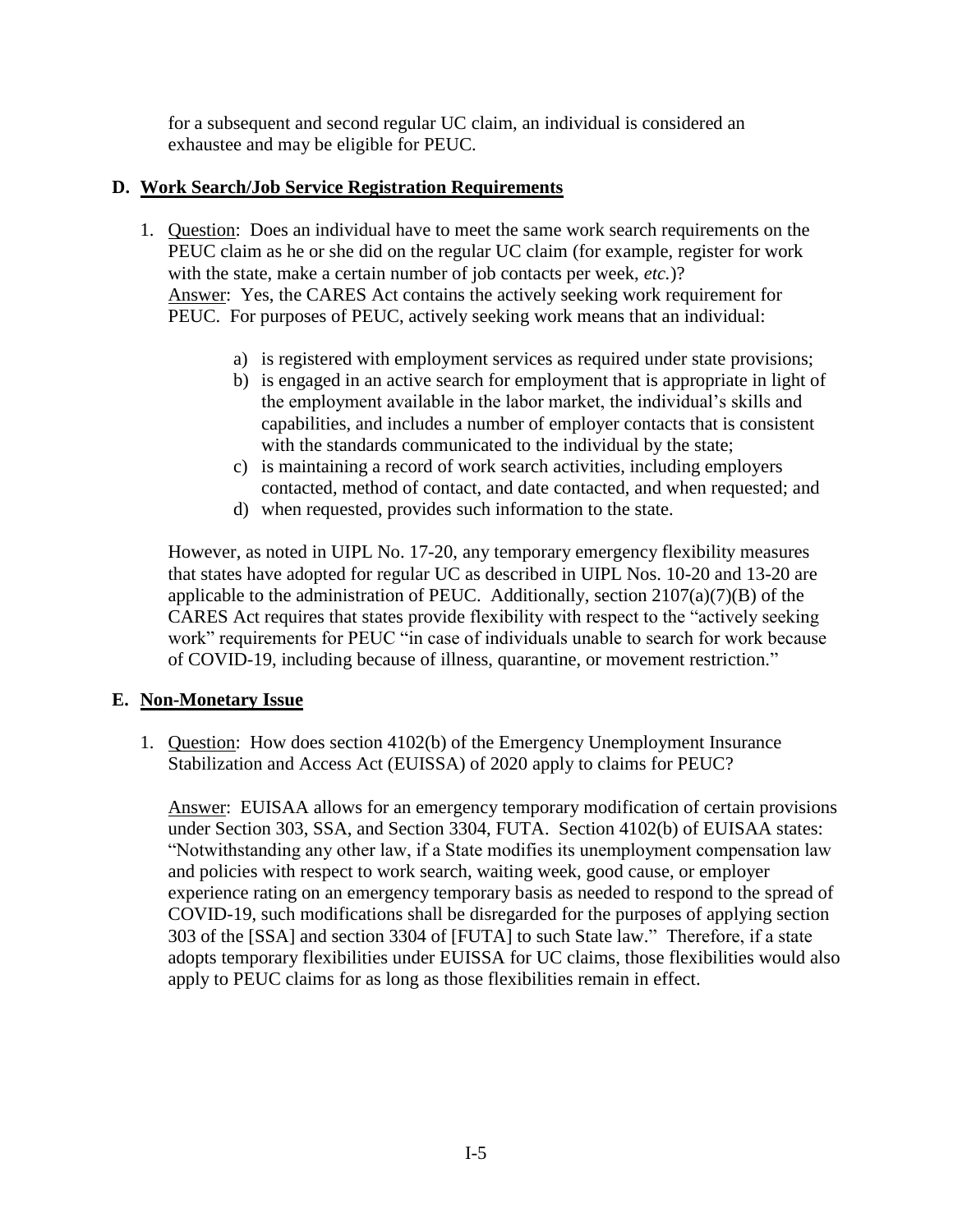2. Question: Does the PEUC program have the same eligibility requirements as a regular UC claim? For example, is an individual required to be able to work, available for work, and actively seeking work in accordance with state law?

Answer: Yes. In general, the terms and conditions of state law that apply to claims for regular UC also apply to claims for PEUC, although PEUC has specific requirements for "actively seeking work" that may be more demanding than state law, as outlined in the answer to Question D. 1. Additionally, Section (a)(7)(B) of the CARES Act requires a state to provide flexibility in meeting the work search requirement in the case of an individual who is unable to search for work because of COVID-19, including because of illness, quarantine, or movement restrictions. A state also has flexibilities regarding work search under EUISAA, as noted above and in UIPL Nos. 10-20 and 13-20.

3. Question: Must a state adjudicate any new separation issue(s) that occurred after the individual exhausted the UC claim?

Answer: Yes. A state must adjudicate separation issues in accordance with state law for all PEUC claims.

4. Question: If an individual is disqualified on a regular UC claim, is that individual eligible for PEUC, if the benefit year has not ended?

Answer: No. The individual would not be considered an exhaustee because there would be a remaining balance on the UC claim and the benefit year has not ended. PEUC follows the same terms and conditions of state law for regular UC. Therefore, the individual would not be eligible for PEUC.

5. Question: If a state assesses penalty weeks for making a false statement and allows an individual to certify for benefits and not be paid in order to "serve" the penalty weeks, may an individual who is otherwise eligible, use PEUC weeks to satisfy this penalty in the same manner?

Answer: Yes. If state law allows regular UC weeks to be used to "serve" the penalty weeks, then PEUC weeks may be used in the same manner to "serve" the penalty weeks and the individual will not receive PEUC for that week.

6. Question: If an individual is ineligible for regular UC because he or she is not able to work or available to work, can the individual receive PEUC?

Answer: No. The individual is not eligible for regular UC under the state law; therefore, the individual is not eligible for PEUC.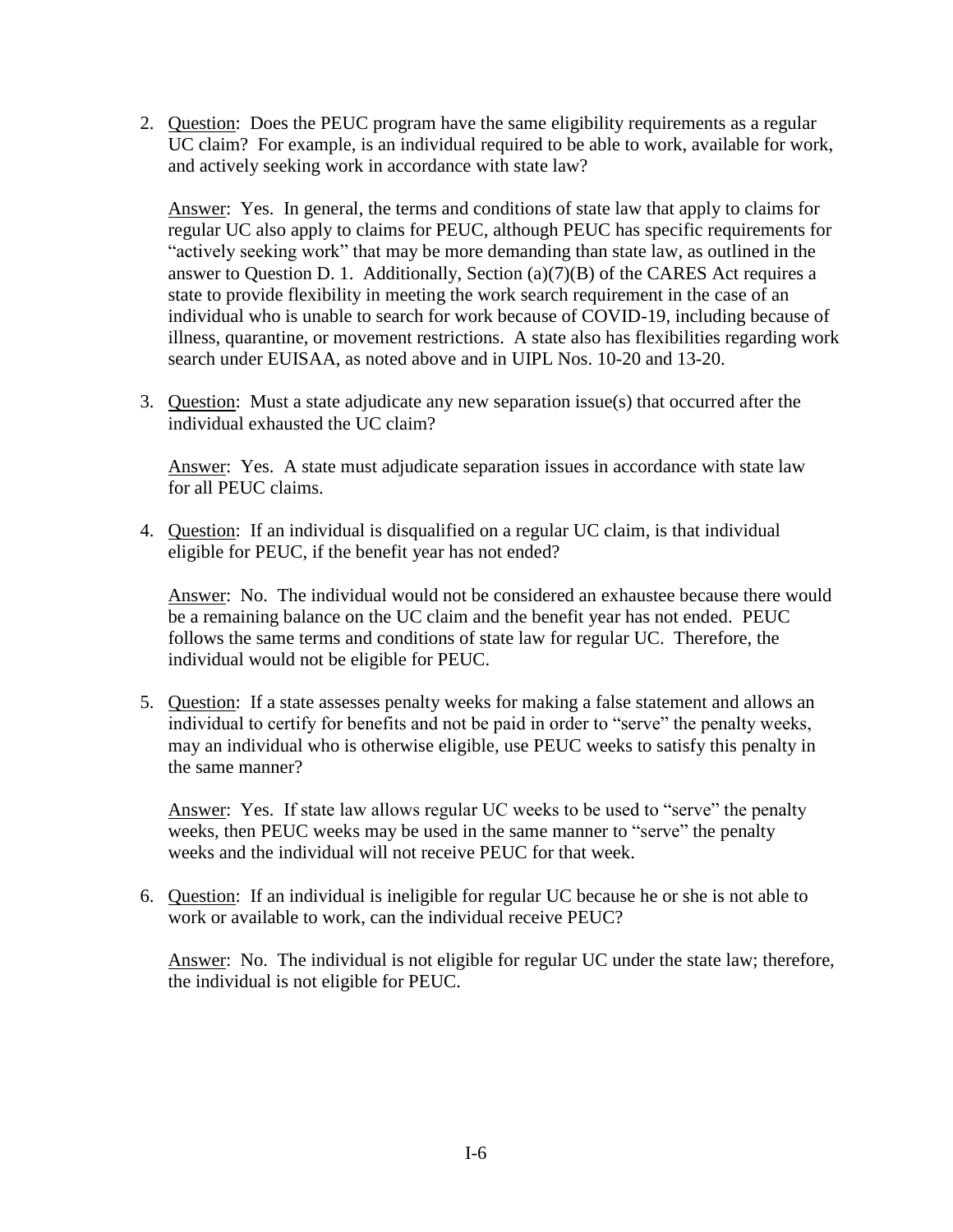7. Question: If an individual is found to have committed fraud on a week for which he or she received PEUC benefits, can the state impose a fraud penalty on the overpaid amount?

Answer: No. The state may not impose fraud penalty provisions on PEUC payments. However, as described in section  $2103(e)(1)(A)$  of the CARES Act, the individual will be ineligible for future PEUC benefits in accordance with the applicable provisions of state UC law. An individual who commits fraud under this program is also subject to criminal prosecution under 18 U.S.C § 1001.

8. Question: Do the same right to appeals and fair hearings under state law apply to claims for PEUC?

Answer: Yes. The same terms and condition of state UC law apply to PEUC appeals.

# <span id="page-10-0"></span>**F. PEUC Intercepts and Overpayment Recovery**

1. Question: Are PEUC payments subject to child support intercept?

Answer: Yes. Child support obligations must be deducted from PEUC payments in the same manner and to the same extent as these obligations are deducted from regular UC.

2. Question: What is the order of priority for deductions of overpayment offset, child support, and income taxes?

Answer: The state will follow the same procedures that apply to regular UC. (*See* UIPL 17-95, Change 1).

3. Question: Can a state choose not to offset to repay a PEUC overpayment?

Answer: No. Pursuant to section  $2107(e)(3)(A)$  of the CARES Act, in order to recover an overpayment, a state must offset PEUC or other UC payable under any state or Federal UC law administered by the state agency, or any other assistance or allowance payable with respect to a week of unemployment under any other state or Federal law administered by the state agency. Additionally, if the state has a cross-program offset agreement in place under Section  $303(g)(2)$ , SSA (42 U.S.C. §  $503(g)(2)$ ), then PEUC payments must be reduced to recover overpayments from any other state and Federal unemployment benefit programs. However, a state may not offset more than 50 percent from the PEUC payment to recover such overpayments.

In addition, while a state must attempt to recover the full amount of the overpayment, a state may limit the amount that will be deducted from each payment as noted on page 4 of UIPL No. 05-13, Work Search and Overpayment Offset Provisions Added to Permanent Federal Unemployment Compensation Law by Title II, Subtitle A of the Middle Class Tax Relief and Job Creation Act of 2012.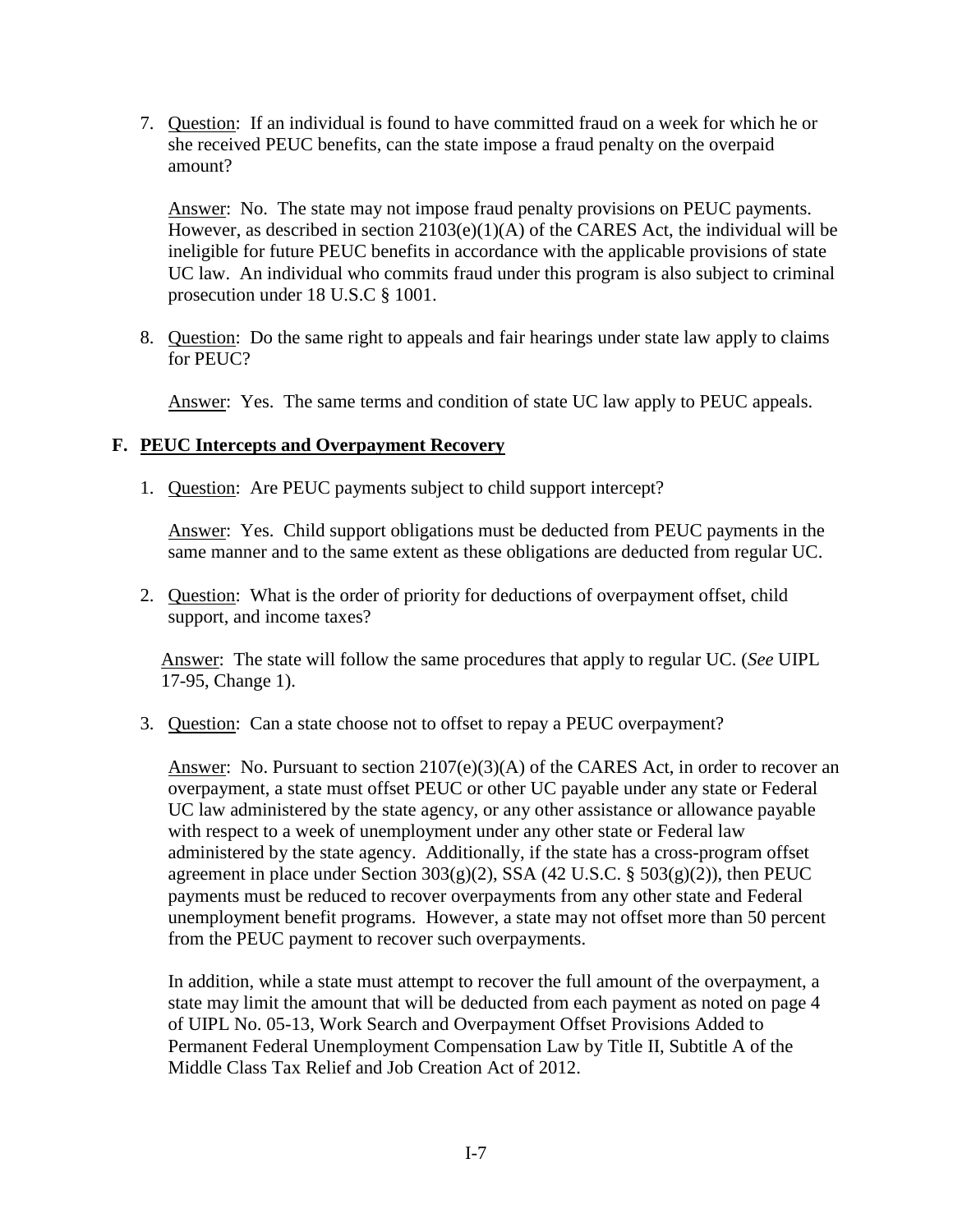4. Question: How long can a state offset benefits to recover a PEUC overpayment?

Answer: PEUC benefits may only be **offset** from other state and federal UC for three years after the date such individual received the PEUC payment to which he or she was not entitled. After three years, a state may continue to recover PEUC overpayments through means other than benefit offsets, according to state law.

5. Must PEUC be offset to recover overpayments if the state has signed the Interstate Reciprocal Overpayment Recovery Arrangement (IRORA)?

Answer: Yes. States must reduce PEUC payments to recover overpayments from other states if the state has signed the IRORA agreement. However, a state may not offset more than 50 percent from the PEUC payment to recover such overpayments.

6. Question: If state law requires that regular UC is offset at 100 percent to recover an overpayment, does this same provision apply to PEUC benefits?

Answer: No. The state may not offset more than 50 percent from the PEUC payment to recover an overpayment.

7. Question: May the state apply its own state law waiver provisions to PEUC overpayments?

Answer: The state may waive repayment of the PEUC overpayment if the overpayment is without fault and the repayment of the overpayment would be contrary to equity and good conscience, in accordance with the requirement in Section 2107 (e)(2) of the CARES Act.

States must determine waiver requirements on an individual basis and cannot apply "blanket" waivers to a group of individuals.

8. Question: Are states limited to **only** using benefit offsets to recover PEUC overpayments?

Answer: No. Section 2107(e)(3) requires benefit offset as one method of recovery, but states can also use other means to recover PEUC overpayments as allowable under state or Federal law (for example State lottery winnings, wage garnishments, *etc.*).

9. Question: If a state currently offsets 100 percent of UC benefits to repay overpayments, can the state continue to offset these benefits at 100 percent to repay a PEUC overpayment?

Answer: Yes, states may follow state law relating to the percentage of UC benefits that may be offset to recover an overpayment. The 50 percent restriction relates to offsets of PEUC (and FPUC and PUA); it does not restrict offsets from other programs.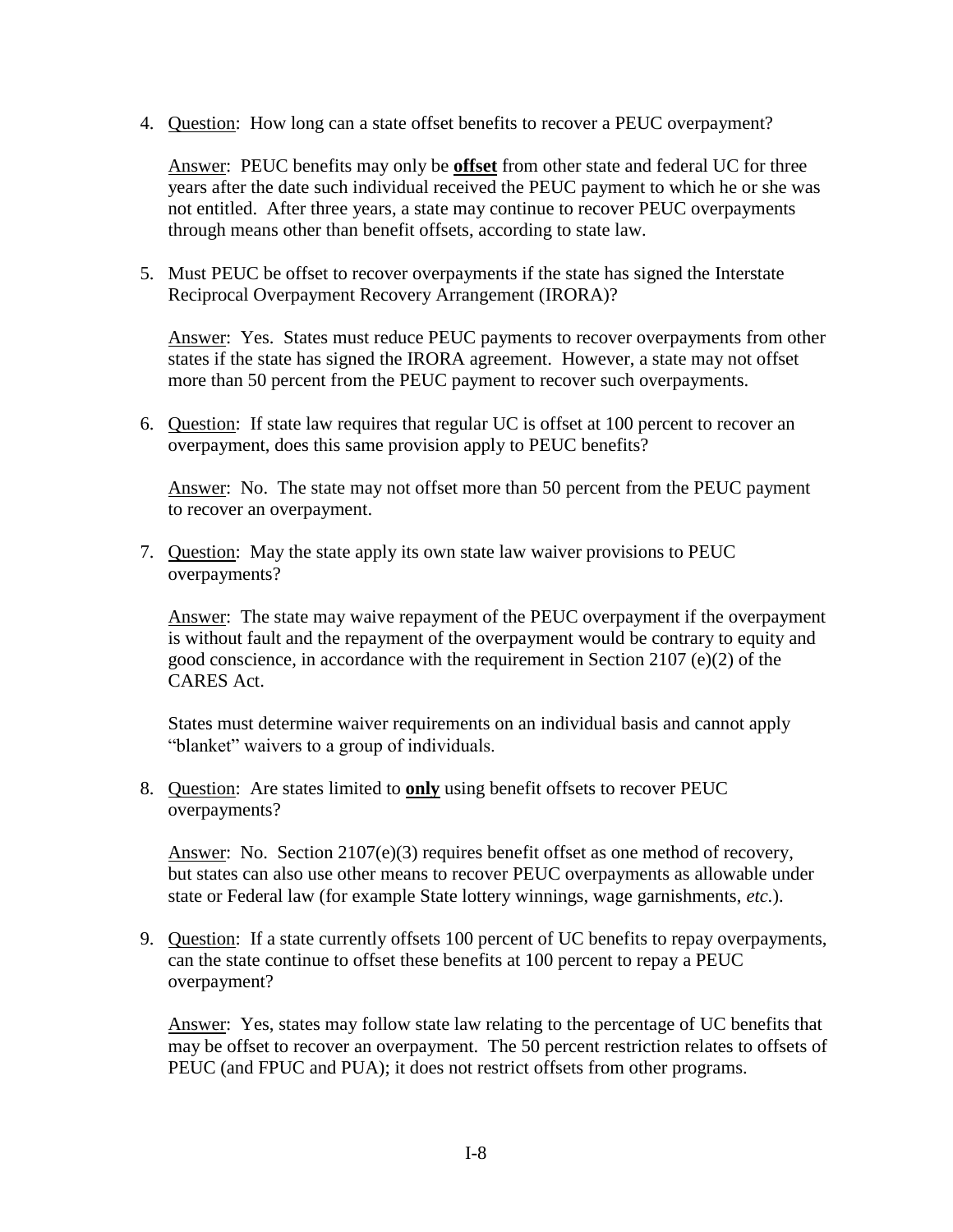10. Question: Does TOP apply to the PEUC program?

Answer: Yes. As discussed in UIPL Nos. [11-11,](https://wdr.doleta.gov/directives/corr_doc.cfm?DOCN=2996) [12-14,](https://wdr.doleta.gov/directives/corr_doc.cfm?DOCN=9344) and [02-19,](https://wdr.doleta.gov/directives/corr_doc.cfm?DOCN=8457) the requirement to use TOP recovery applies to any overpayment that meets the requirements of a "covered" UC debt, regardless of the UC program under which the debt is owed. Thus, in addition to the state UC program overpayments (*e.g.*, regular UC or EB), TOP must be used for recovery of covered debts of federal UC, such as PUA under section 2102 of the CARES Act, FPUC under section 2104 of the CARES Act, and PEUC under section 2107 of the CARES Act.

# <span id="page-12-0"></span>**G. Funding Request**

1. Question: Are states required to account for the PEUC and regular UI programs separately?

Answer: Yes. States must track and report administrative funding and time distribution separately.

*For administrative funding*: Because of the separate appropriation for PEUC administrative funds and the availability of these funds until expended, states must track and report PEUC administrative expenditures and obligations separately from the regular UI program. Therefore, states must establish a separate fund ledger and must submit a separate ETA 9130 for the PEUC program. States are to include any PEUC administrative expenditures and obligations incurred in March 2020 in their June 30, 2020, PEUC ETA 9130 report.

*For time distribution*: States must charge time used for all PEUC activities to the appropriate UI functional activity codes as outlined in Appendix E to ET Handbook No.  $4015<sup>th</sup>$  Edition under the separate PEUC fund ledger; however, states should combine regular and PEUC staff year usage data in Section A of the UI-3 worksheet.

2. Question: Are a state's administrative costs subject to the Cash Management Improvement Act (CMIA) provisions?

Answer: Yes. Both benefits and administrative costs are subject to the CMIA.

# <span id="page-12-1"></span>**H. Reporting Questions**

1. Question: Are PEUC claims excluded from Benefit Accuracy Measurement (BAM) samples?

Answer: Yes. All paid and denied PEUC claims will be excluded from the BAM Paid Claims Accuracy (PCA) and Denied Claims Accuracy (DCA) sampling frames. This is consistent with the policy followed for previous temporary programs.